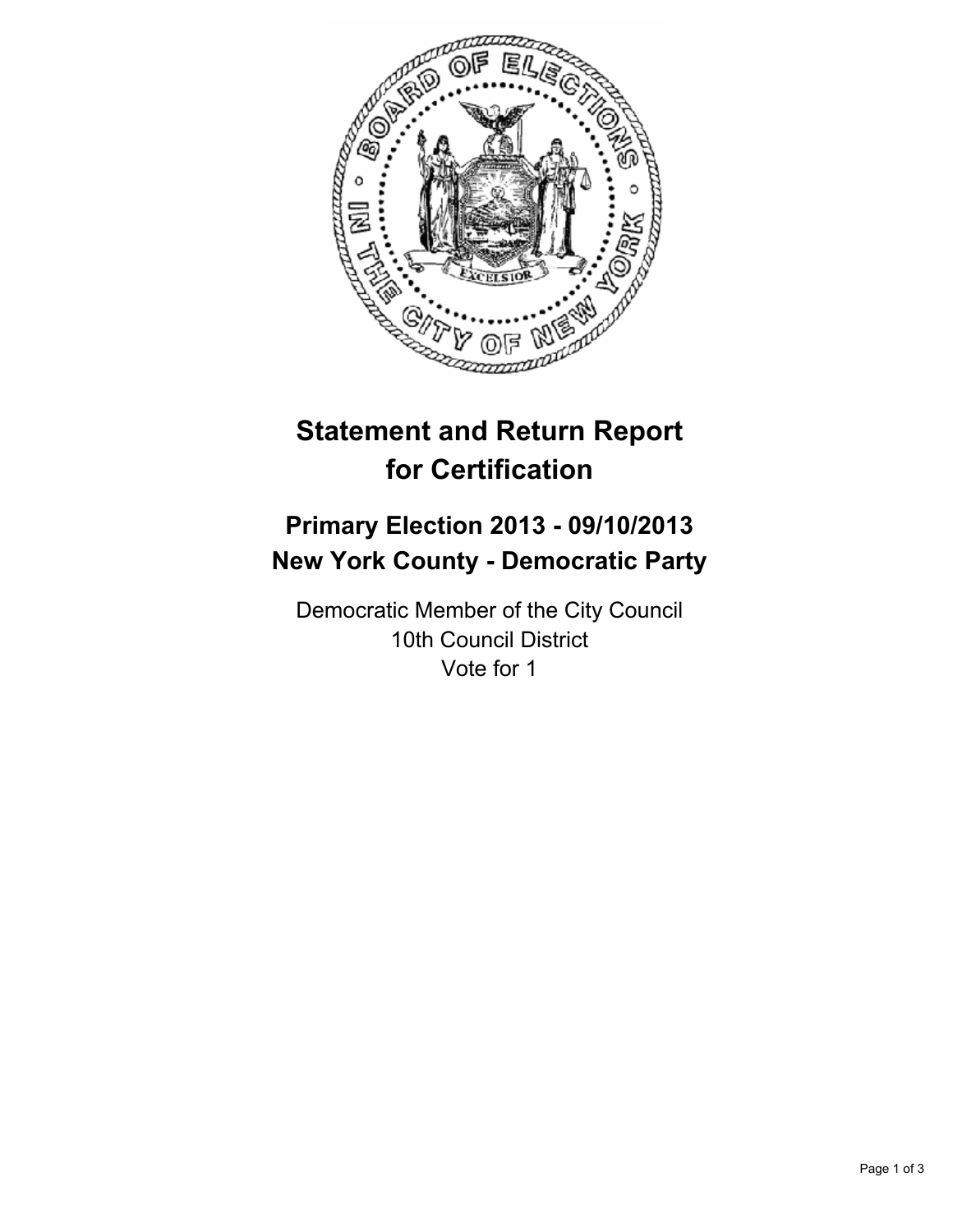

## **Assembly District 71**

| <b>EMERGENCY</b>         | 6     |
|--------------------------|-------|
| ABSENTEE/MILITARY        | 91    |
| <b>FEDERAL</b>           | 0     |
| SPECIAL PRESIDENTIAL     | 0     |
| AFFIDAVIT                | 93    |
| F. CASTELLANOS RODRIGUEZ | 276   |
| CHERYL PAHAHAM           | 1,157 |
| <b>YDANIS RODRIGUEZ</b>  | 2,597 |
| <b>Total Votes</b>       | 4,030 |

#### **Assembly District 72**

| <b>EMERGENCY</b>         | 4      |
|--------------------------|--------|
| ABSENTEE/MILITARY        | 148    |
| <b>FEDERAL</b>           | 0      |
| SPECIAL PRESIDENTIAL     | 0      |
| AFFIDAVIT                | 198    |
| F. CASTELLANOS RODRIGUEZ | 691    |
| CHERYL PAHAHAM           | 2,062  |
| <b>YDANIS RODRIGUEZ</b>  | 7,560  |
| JOYCE JOHNSON (WRITE-IN) |        |
| <b>Total Votes</b>       | 10.314 |